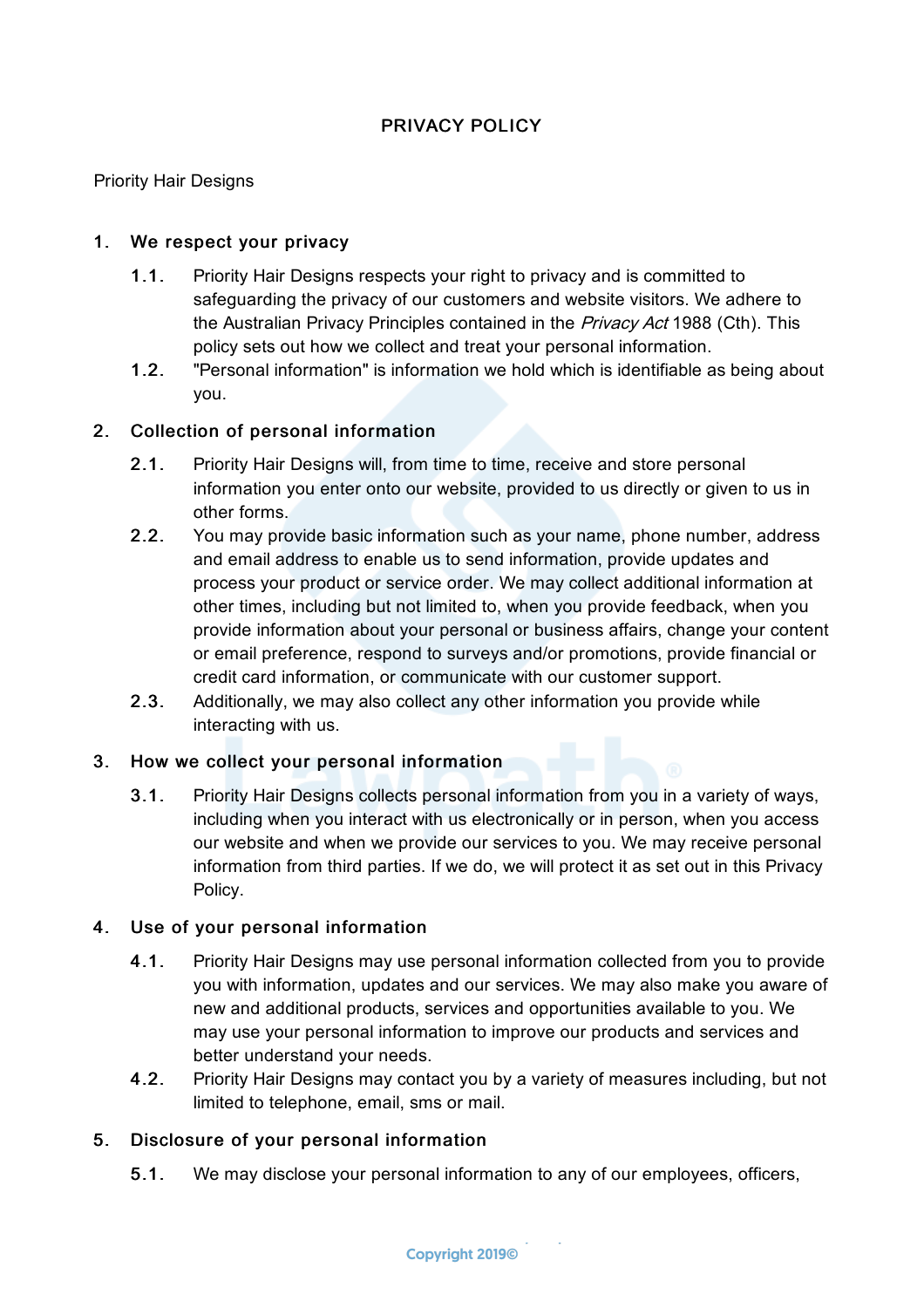insurers, professional advisers, agents, suppliers or subcontractors insofar as reasonably necessary for the purposes set out in this Policy. Personal information is only supplied to a third party when it is required for the delivery of our services.

- 5.2. We may from time to time need to disclose personal information to comply with a legal requirement, such as a law, regulation, court order, subpoena, warrant, in the course of a legal proceeding or in response to a law enforcement agency request.
- 5.3. We may also use your personal information to protect the copyright, trademarks, legal rights, property or safety of Priority Hair Designs, www.priorityhairdesigns.com, its customers or third parties.
- 5.4. Information that we collect may from time to time be stored, processed in or transferred between parties located in countries outside of Australia.
- 5.5. If there is a change of control in our business or a sale or transfer of business assets, we reserve the right to transfer to the extent permissible at law our user databases, together with any personal information and non-personal information contained in those databases. This information may be disclosed to a potential purchaser under an agreement to maintain confidentiality. We would seek to only disclose information in good faith and where required by any of the above circumstances.
- 5.6. By providing us with personal information, you consent to the terms of this Privacy Policy and the types of disclosure covered by this Policy. Where we disclose your personal information to third parties, we will request that the third party follow this Policy regarding handling your personal information.

## 6. Security of your personal information

- 6.1. Priority Hair Designs is committed to ensuring that the information you provide to us is secure. In order to prevent unauthorised access or disclosure, we have put in place suitable physical, electronic and managerial procedures to safeguard and secure information and protect it from misuse, interference, loss and unauthorised access, modification and disclosure.
- 6.2. The transmission and exchange of information is carried out at your own risk. We cannot guarantee the security of any information that you transmit to us, or receive from us. Although we take measures to safeguard against unauthorised disclosures of information, we cannot assure you that personal information that we collect will not be disclosed in a manner that is inconsistent with this Privacy Policy.

## 7. Access to your personal information

7.1. You may request details of personal information that we hold about you in accordance with the provisions of the Privacy Act 1988 (Cth). A small administrative fee may be payable for the provision of information. If you would like a copy of the information, which we hold about you or believe that any information we hold on you is inaccurate, out of date, incomplete, irrelevant or misleading, please email us at sarah.priorityhairdesigns@gmail.com.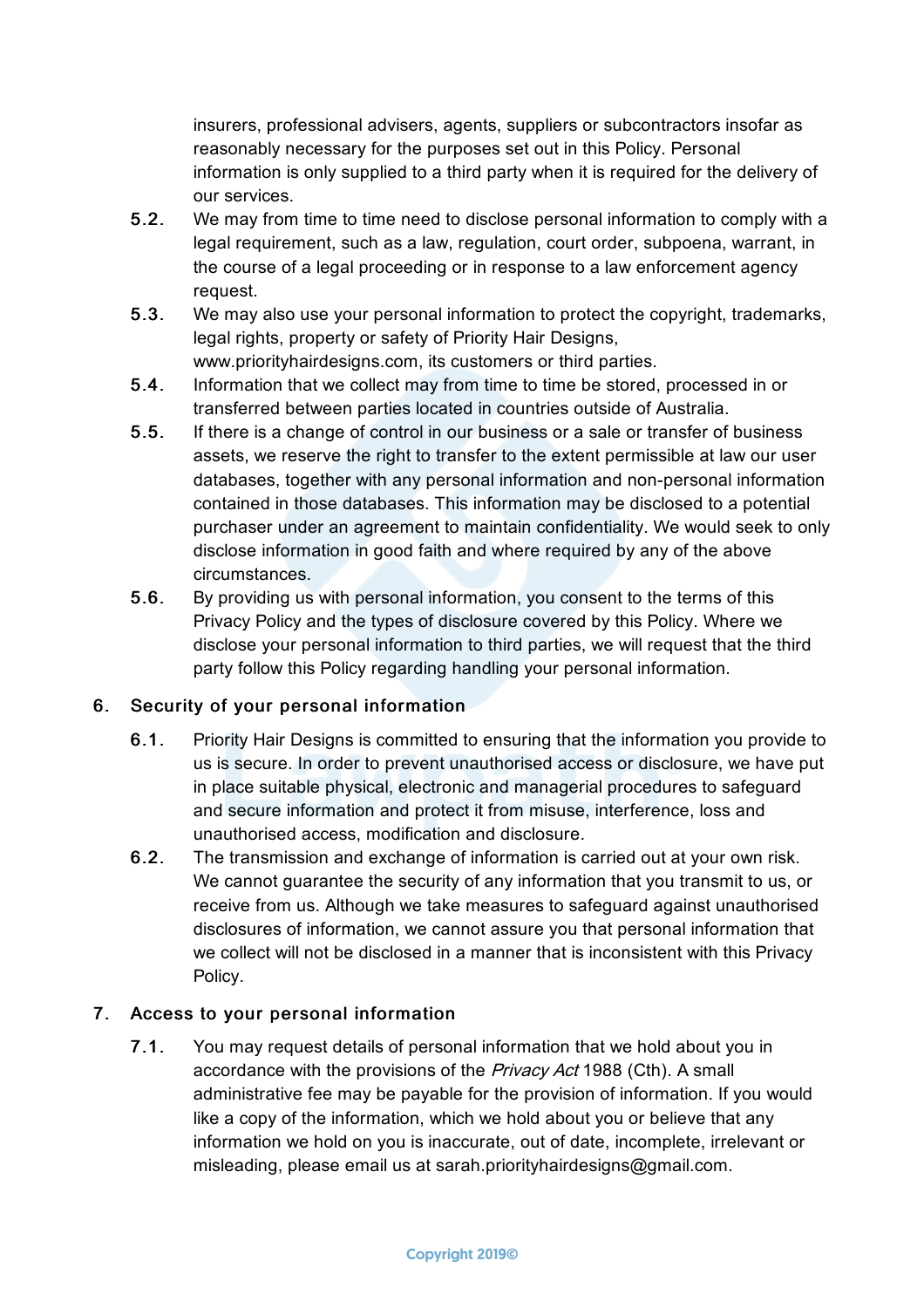7.2. We reserve the right to refuse to provide you with information that we hold about you, in certain circumstances set out in the Privacy Act.

#### 8. Complaints about privacy

8.1. If you have any complaints about our privacy practices, please feel free to send in details of your complaints to 17 taylor road, Veteran, Queensland, 4570. We take complaints very seriously and will respond shortly after receiving written notice of your complaint.

#### 9. Changes to Privacy Policy

9.1. Please be aware that we may change this Privacy Policy in the future. We may modify this Policy at any time, in our sole discretion and all modifications will be effective immediately upon our posting of the modifications on our website or notice board. Please check back from time to time to review our Privacy Policy.

#### 10. Website

#### 10.1. When you visit our website

When you come to our website (www.priorityhairdesigns.com) we may collect certain information such as browser type, operating system, website visited immediately before coming to our site, etc. This information is used in an aggregated manner to analyse how people use our site, such that we can improve our service.

10.2. Cookies

We may from time to time use cookies on our website. Cookies are very small files which a website uses to identify you when you come back to the site and to store details about your use of the site. Cookies are not malicious programs that access or damage your computer. Most web browsers automatically accept cookies but you can choose to reject cookies by changing your browser settings. However, this may prevent you from taking full advantage of our website. Our website may from time to time use cookies to analyses website traffic and help us provide a better website visitor experience. In addition, cookies may be used to serve relevant ads to website visitors through third party services such as Google Adwords. These ads may appear on this website or other websites you visit.

10.3. Third party sites

Our site may from time to time have links to other websites not owned or controlled by us. These links are meant for your convenience only. Links to third party websites do not constitute sponsorship or endorsement or approval of these websites. Please be aware that Priority Hair Designs is not responsible for the privacy practises of other such websites. We encourage our users to be aware, when they leave our website, to read the privacy statements of each and every website that collects personal identifiable information.

## Approved by